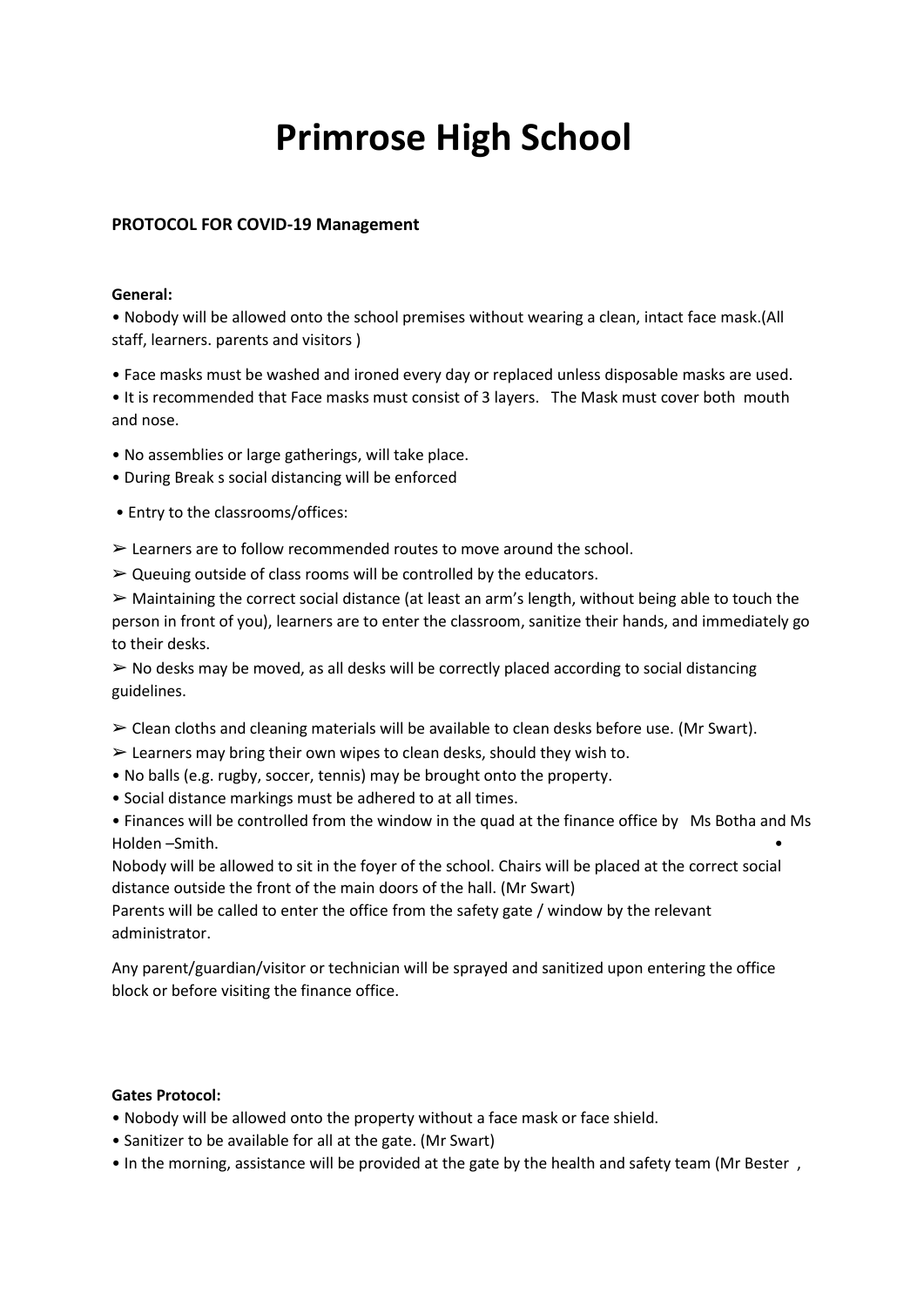Mr Neveling , Mr Ramputla ). They will monitor:

 $\triangleright$  Sanitizing

- $\triangleright$  Issuing face masks pack and checking students' masks.
- The access time of the main gate is as follows: Mornings: 07h00 08.00.
	- Gates will be locked after o8h00 for security reasons.

## **LATECOMERS**

• When latecomers arrive, they will queue outside the school along the fence outside the workshops, with the required two meter distance between them. Mr Ramputla will be in charge of the latecomers and the latecomers register. Mr Butler will assist.

• Any learner that arrives later than 08:30 must report to the office to collect a late note. This must be controlled by the security guard at the main gate and the office staff.

## **Admin:**

• Finances will be controlled from the finance office by Ms Holden – Smith and Ms Botha.

• It will be controlled by Mr Schenkte and Mr Fouche from the IT office. Registers will be controlled by Ms De Menezes, Ms Robbertse , Mr Gouws and register teachers. Mr Du Plessis will control the staff absenteeism. SAT and SMT will be in charge of the academic program and progress of leaners. . The SBST lead by Ms Vosloo will support staff and students if and when necessary.

• Each administrator is to ensure that they maintain the correct social distance in the office.

• At no time may any administrator or educator be without a mask.

• If/when administrating first aid a new pair of gloves must be used for each learner.

The incident register must be completed for each first aid situation by Ms De Menezes. All gloves must be disposed of in a bin with a lid

• Nobody may use someone else's computer or device.

# **Parents/Visitors:**

• Parents/ visitors must adhere to social distancing regulations. • Nobody will be granted access to the property without an appointment. • All visitors must show their identification to the guard (Do not hand it over). • All visitors must have a facial mask on. • All visitors will be screened. • Parents are to ensure that face masks are clean • Parents must ensure that the school uniform is washed regularly Including • Tie • Jacket/blazer • School bag • Pencil bag • The learners may have wipes etc. to clean their desks • Parents have the responsibility to inform the school should their child be ill or if their child should be found to have symptoms of the corona virus • Parents are to ensure that their child is not sent to school when running a high temperature .

## **RCL Duties**

Members will do duty during break. A roster to be drawn up by Mr Gouws .

. Areas demarcated for breaks are as follows: \*Grade 12: A Rugby field \* Grade 11: B Rugby field \*Grade 10: C Rugby field \*Grade 9: A Block \*Grade 8 B Block . Learners must stay within the demarcated areas.

This will only be implemented when learners for the other grades phasein.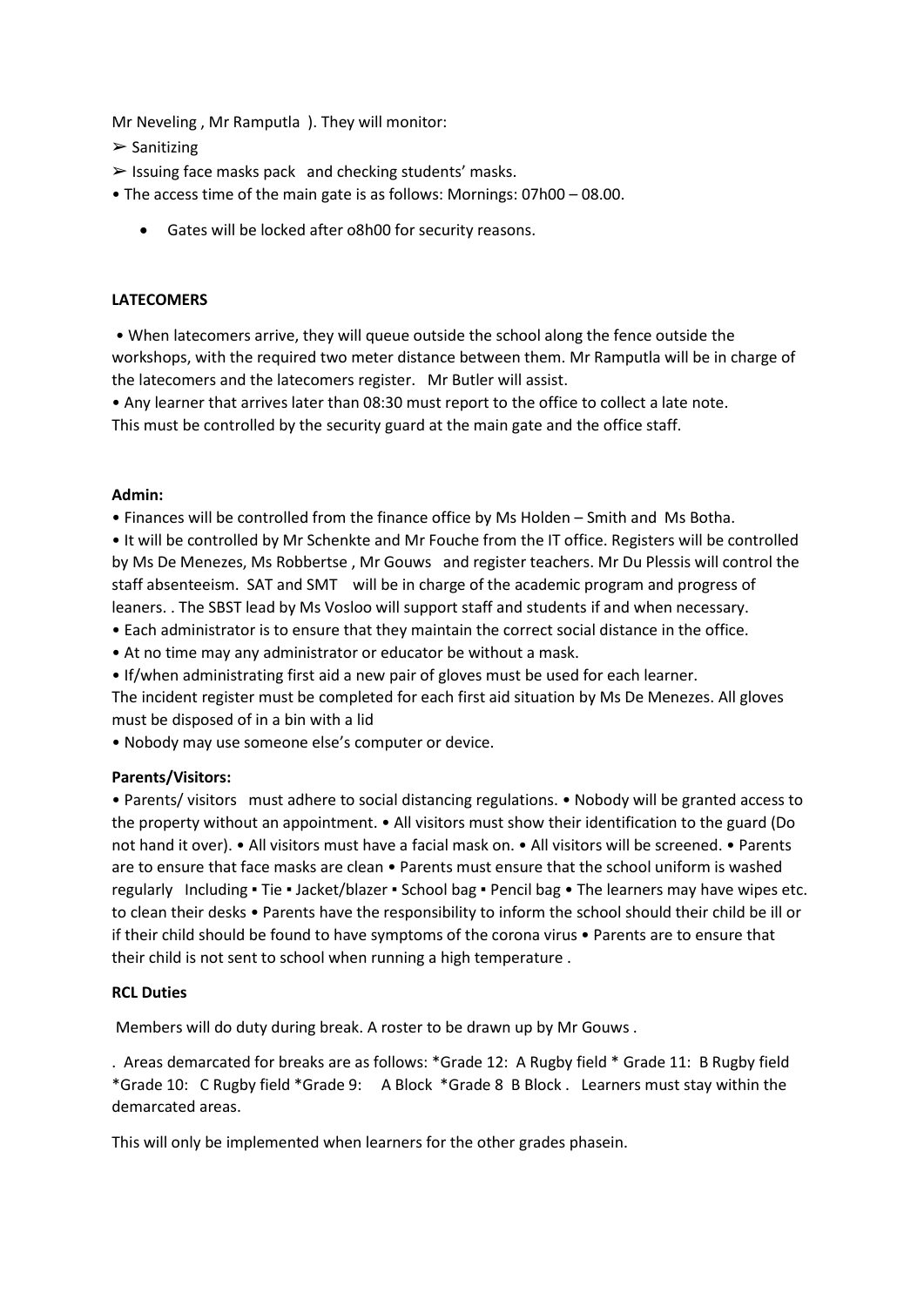RCL must at all times practice self-distancing and wash and sanitize their hands whenever they feel the need to. RCL members will always adhere to the School Code of Conduct and act as true leaders. All issues are to be reported to Mr Gouws or the nearest educator.

## **Learners**:

• You must always wear a face mask or face shield.

• Your face mask or face shield must be cleaned or washed daily.

• With regards to your behaviour, if you do not comply with the COVID-19 safety rules you may be removed from the property immediately.

- If you do not have a face mask or face shield you will not be granted access to the school property.
- You may wear the face mask provided by the health department.
- The face masks must be 3 layered.
- **You may not touch anybody at any time.**
- **You may not lend or borrow anything to or from anybody**.
- You may not swap masks.

## **Safety committee:**

Mr Bester and Mr Swart and their teams

- Sanitizer will be placed in every classroom, foyer, administration office and staffroom.
- $\triangleright$  This must be topped up daily. (General assistants)
- Sanitizer will be placed at the gate entrances.
- $\triangleright$  Educator will provide sanitizer to each learner upon entry.
- $\triangleright$  Mr Bester and Mr Neveling to distribute safety packages.(On first day) Best will be at the gate.

• Demarcated social distance spacing: At Tuck shop.  $\triangleright$  Finance.  $\triangleright$  General administration. (Mr Swart) .

Security staff is to be briefed on COVID-19 protocol. (Mr Bester)

• Posters / print outs to be made for the bathrooms:  $\triangleright$  Wash your hands.  $\triangleright$  Only two people are allowed to the urinals at a time.  $\triangleright$  No more than five people may enter the bathroom at a time.

## **Feeding scheme preparation:** Ms Nortje and Ms Botha

• No serving of hot food. Preparation of food will be done by Ms Brown, Mr Cilliers ,Ms Sayed .Ms Wagener,Mr Fourie , Ms Van Wyk and Ms Farrow .

- Duty roster will be compiled by Mr Fourie
	- In food preparation you must wear gloves, masks and face screens.
	- Food will be packed in paper bags.
- The area where the food is prepared must be hygienically clean as per regulations.
- Learners will collect food and move off to the areas demarcated for their respective grades.

## **Ground staff duties:** Mr Swart and his team

- Bathrooms to be continuously cleaned during the day. (Gloria and one male ground staff member)
- End of the day bathrooms are cleaned again and locked.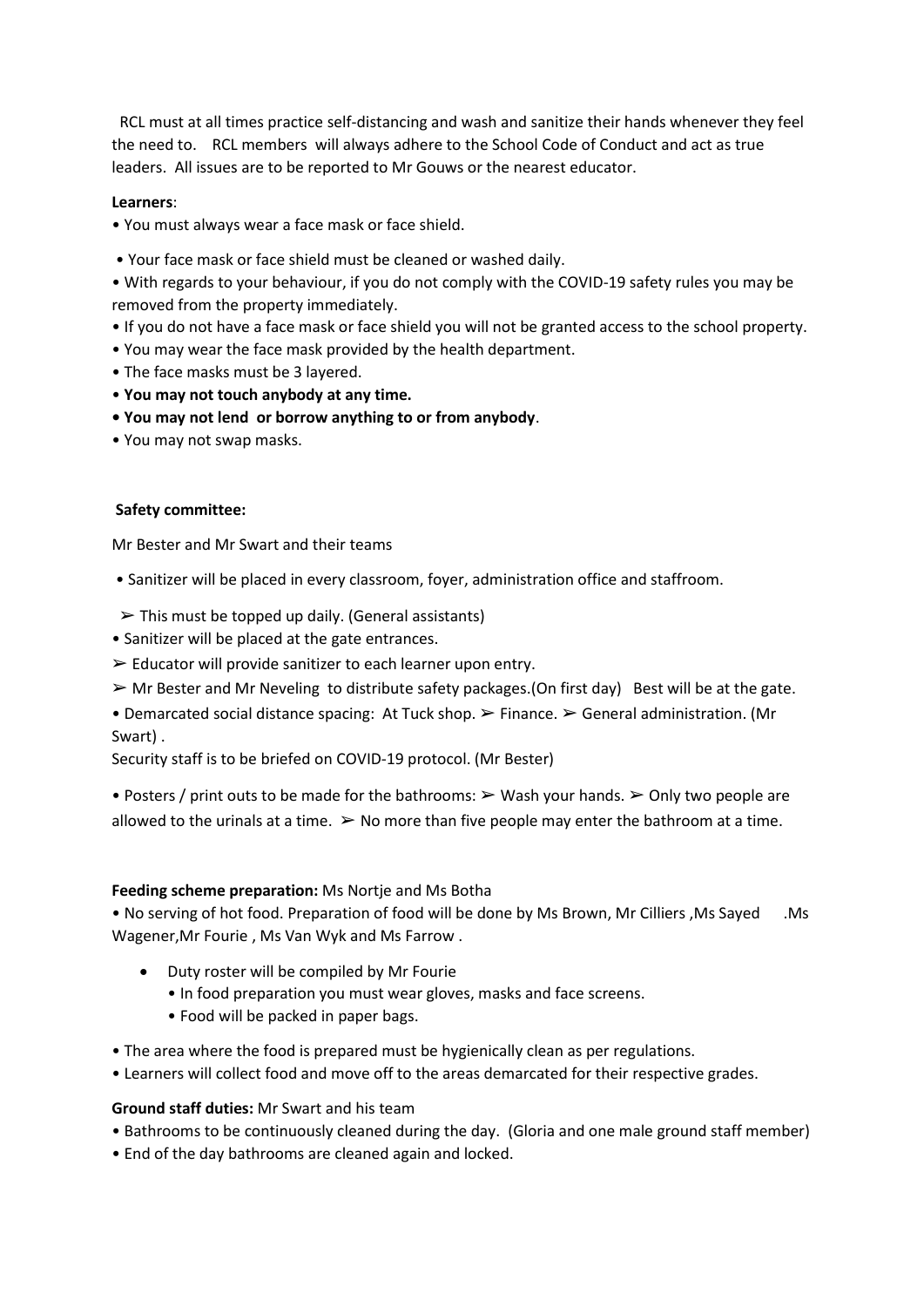- Bathrooms to be unlocked at 06h30 by ground staff.
- Soap dispensers must be filled every day.
- Paper towels must be refilled daily.
- Dustbins must be emptied each time the bathrooms are cleaned.

• Staffroom to be moved to the school hall:  $\triangleright$  Tables to be doubled  $\triangleright$  Extra tables to be placed in the hall. ➢ Upper level of the hall will be used for a kitchen. • Cleaning of all kitchens and staffroom utensils must be done with boiling water and soap. Gloves are to be worn when washing utensils. • School cups will be placed in the hall.

• Classrooms are to be sanitized daily. Each desk is to be sanitized daily.

## **Ground Staff:**

- All staff must be issued with PPE:  $\triangleright$  Masks  $\triangleright$  Gloves  $\triangleright$  Face shield.
- Masks and shields must be washed and ironed or cleaned every day.
- Gloves may not be used if they have holes in them, new gloves must be issued immediately.
- Gloves must be washed every day

## **Tuck Shop**

• No staff member or learners may enter the tuck shop. (Covid regulations)

## **Covid Protocol:**

• Only the following staff members will be allowed to work with learners with a possible infection: - Mr Grobler, Ms Nortje, Mr Bester , Mr Cupido.

## **Before school:**

• All staff and learners who enter the school property must be scanned with a Digital Thermometer. Will be done by Mr Bester and his team.

• Any learner or staff member with an elevated body temperature exceeding 37.5 ▫C should not be allowed to enter the school property.

In the case of learners we should contact his/her parents immediately to fetch him/her from school. The learner is to be isolated from all other people. This is to be done with dignity and compassion. Staff members will be requested to leave the property immediately.

• All suspected cases will be reported to the relevant authorities immediately.

l• Should a learner or staff member show any symptoms of an increased temperature, during the school day they should immediately be removed from the classroom or office and placed in isolation(Mr Bester's class)

 • No learner or staff member will receive any form of medication to bring temperature down as it is illegal to dispense medication to anyone.

• Learner's parents to be contacted immediately and learner must be fetched from school. The learner will be kept in isolation during the waiting period.

• A register must be completed for any learner or staff member sent to the isolation room with a possible infection to keep record.

• Learner or staff member to undergo a Covid-19 test at a laboratory before he or she will be allowed access to the school property again and only learners and staff members that have been sent home and has undergone a Covid-19 test that resulted in being negative will be allowed access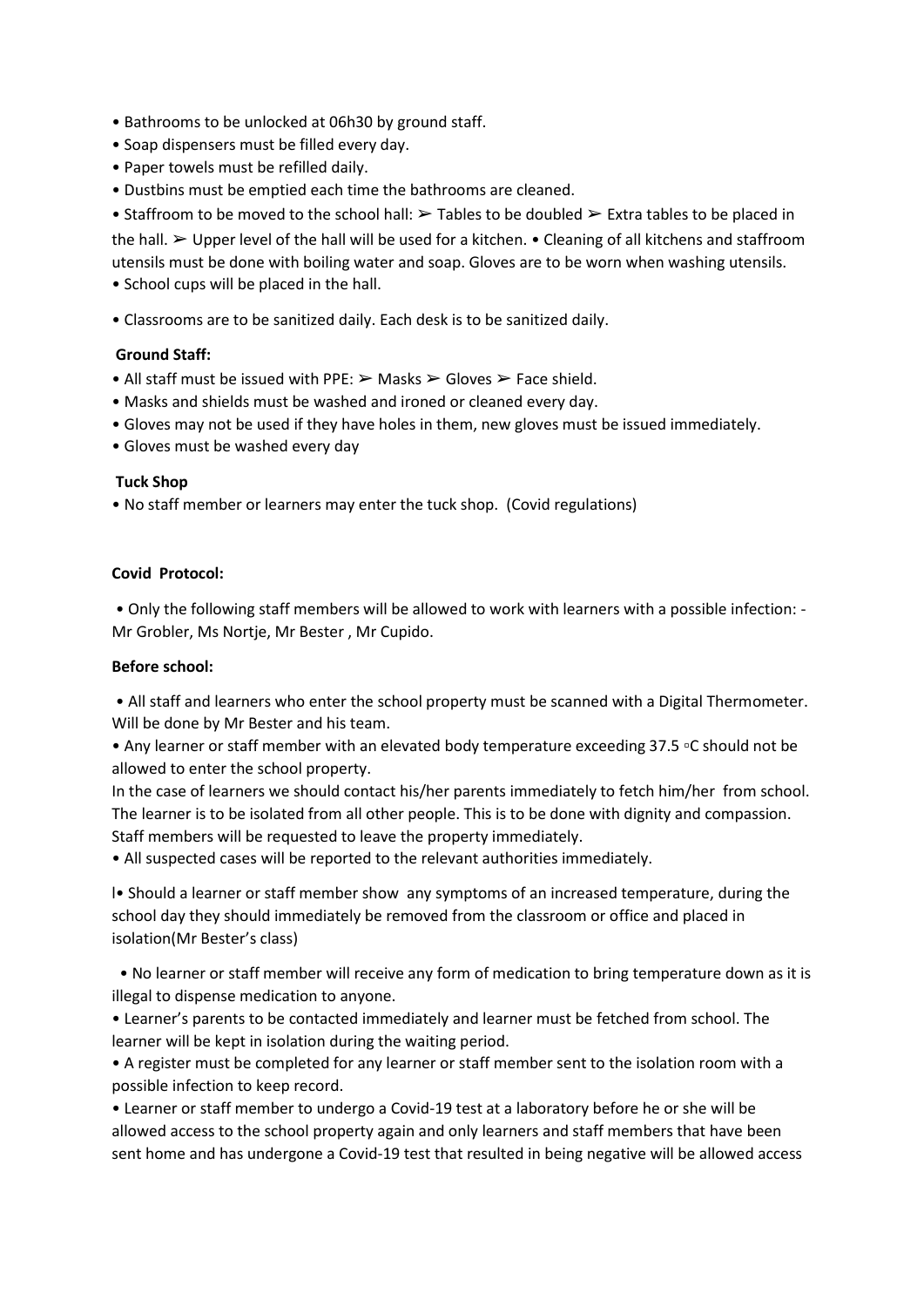to the school.

• Incident registers to be completed in all cases.

- **Classrooms**:
	- Desks must be placed 1.5 meters apart
	- No desks to be placed next to each other.
	- No desks may be moved by learners.
- **Learners must sit at the same desk always**.
- **No more than 20 learners in a class**.
	- It is essential to limit movement of learners between classes Reduction of class sizes will be done if possible.

# **INCREASE AIR FLOW AND VENTILATION WHEN WEATHER ALLOWS BY OPENING WINDOWS AND CLASSROOM DOORS.**

**Educators:** Permits to be issued to staff to go to school. Will be done when principal receive the permits from Head Office.

• Must have a mask or shield on at all times even when in the staffroom or bathroom.

• It is recommended that each educator bring their own sanitizer for own personal use if they so wish.

- Staff must make use of their own mugs.
- School cups will be available.
- **No smoking is allowed.**

## **Behaviour:**

• Non adherence to the COVID-19 school rules may lead to a learner being asked to leave the school premises.

• Safety of people always comes first.

Communal computers / photocopy machine:

- Every user is to ensure that they have cleaned the equipment for themselves.
- The communal area is to be kept clean at all times

All visitors must sign in at the main gate. After signing in the patroller must sanitize the pen and wash his hands. Roll towel must be disposed of in the dustbin. Brothers and sisters from neighbouring schools may not be permitted to enter the school property to use the waiting area. Should anyone refuse or not comply with the above regulations may not be allowed onto the property. Mr Bester, Mr Cupido, Mr Neveling or Mr Ramputla must be contacted immediately.

During the school day :

• When learners report that they are not feeling well, the designated First Aider (admin staff member, Ms De Menezes ) should be called.. This should only happen if or when the teacher is sure that the learner is describing covid-19 related .No teacher may just leave a class unattended. The parent should be called and asked to collect the learner from the office.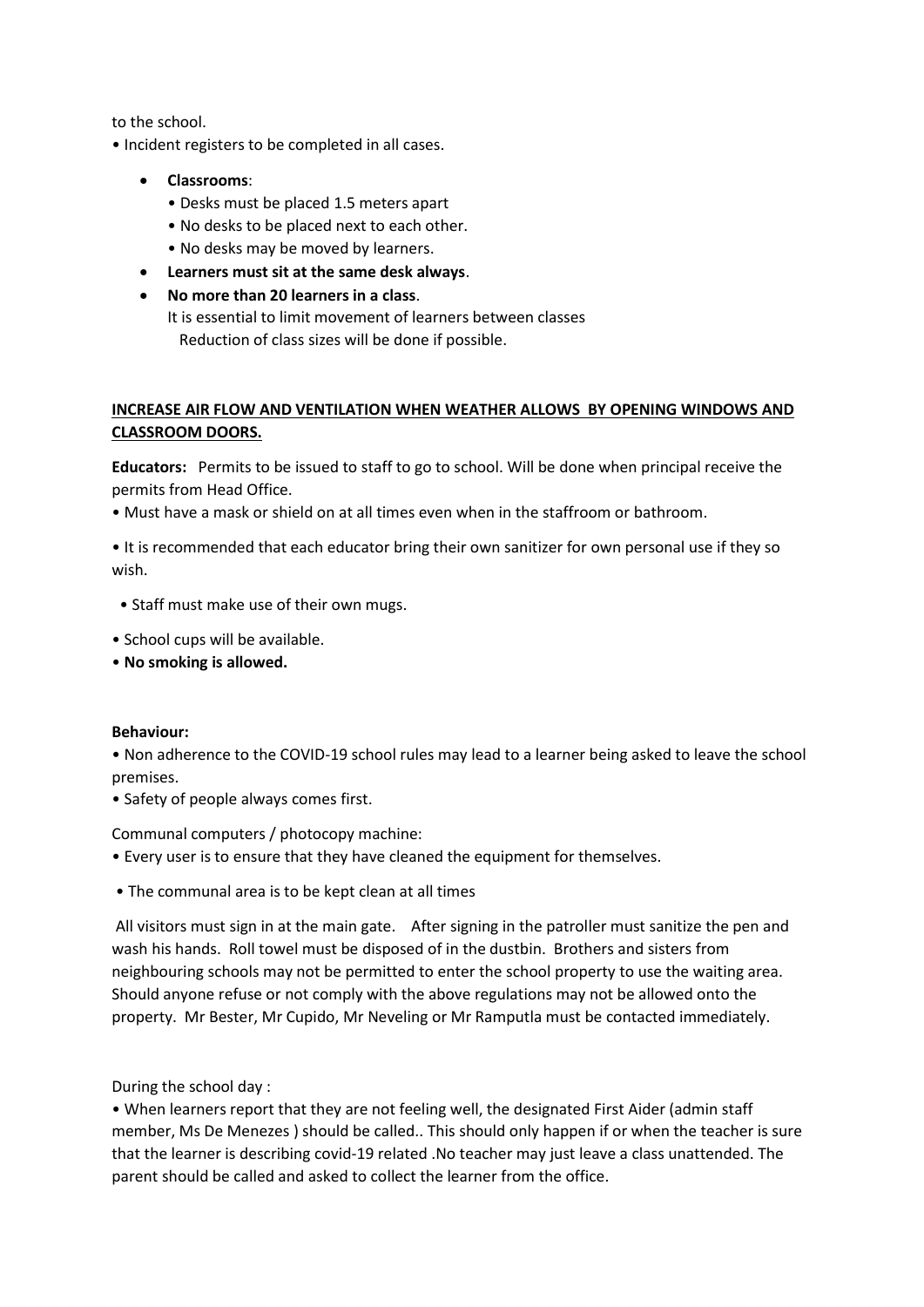In case of a teacher feeling sick, Mr Bester or Mr Ramputla must be called and the situation handled from there.

## Symptoms.

• Screening and measuring of temperature should be done in the designated area. The sick room is not ideal, because should learner tests positive, the whole admin building is then contaminated.

• If learner show signs of high fever they should be placed in isolation (Mr Bester's classroom) • Protocol set out by the Health department should then be followed, in terms of who should be contacted first and how to guide the learner and family in following protocol for possible infection set out by the WHO.

## **Counselling perspective:** Me Vosloo and SBST.

• If learners were removed from school due to possible infection, telephonic counselling can be available a few days after leaving school, just to offer necessary support to the family and learner.

• All referrals will be private and confidential.

• All Counselling feedback to parents will be done telephonically.

**Isolation room:** • Key to be controlled by Mr Neveling,Mr Bester, Mr Cupido or Mr Ramputla. • Staff member must always wear masks and gloves.

• Learner to have his/her mask on. Ms De Menezes will contact parent.

• Control sheet must be kept up to date with the name and temperature of each learner that was in the isolation room. Child and parent will leave via gate 1 and 2.

• Sanitizer must be available at the door, learner and staff member to sanitize going in and out of isolation room.

 • Bedding needs to be covered with plastic sheet and changed after each learner has been in sick room. Plastic sheet can be sanitized and re-used next day. Need to have at least 2 plastic sheets.

• After every learner has been in the isolation room, it must be sanitized and otherwise it should be cleaned daily.

# **Signing learners out/ waiting area protocol:**

• Before signing out learners by the parents for dentist, Dr, learner license , driver's license etc. parents must notify the principal in the morning by email or letter handed in, so that signing out can be organised in time, without the parents waiting for the learner.

•When a learner is in isolation with First aider, a control sheet is completed, Mr Bester contacted and the parent will be contacted.

Do not come to isolation room. Let First aider know that parent is waiting outside.

• Parents do not enter the building.

# **Dropping off and fetching of learners before and after school:**

• Parents are to ensure that the learners are dropped off and fetched from the school gate on time.

• No learner may wait outside the school, on the pavement or in any public area (State of Disaster).